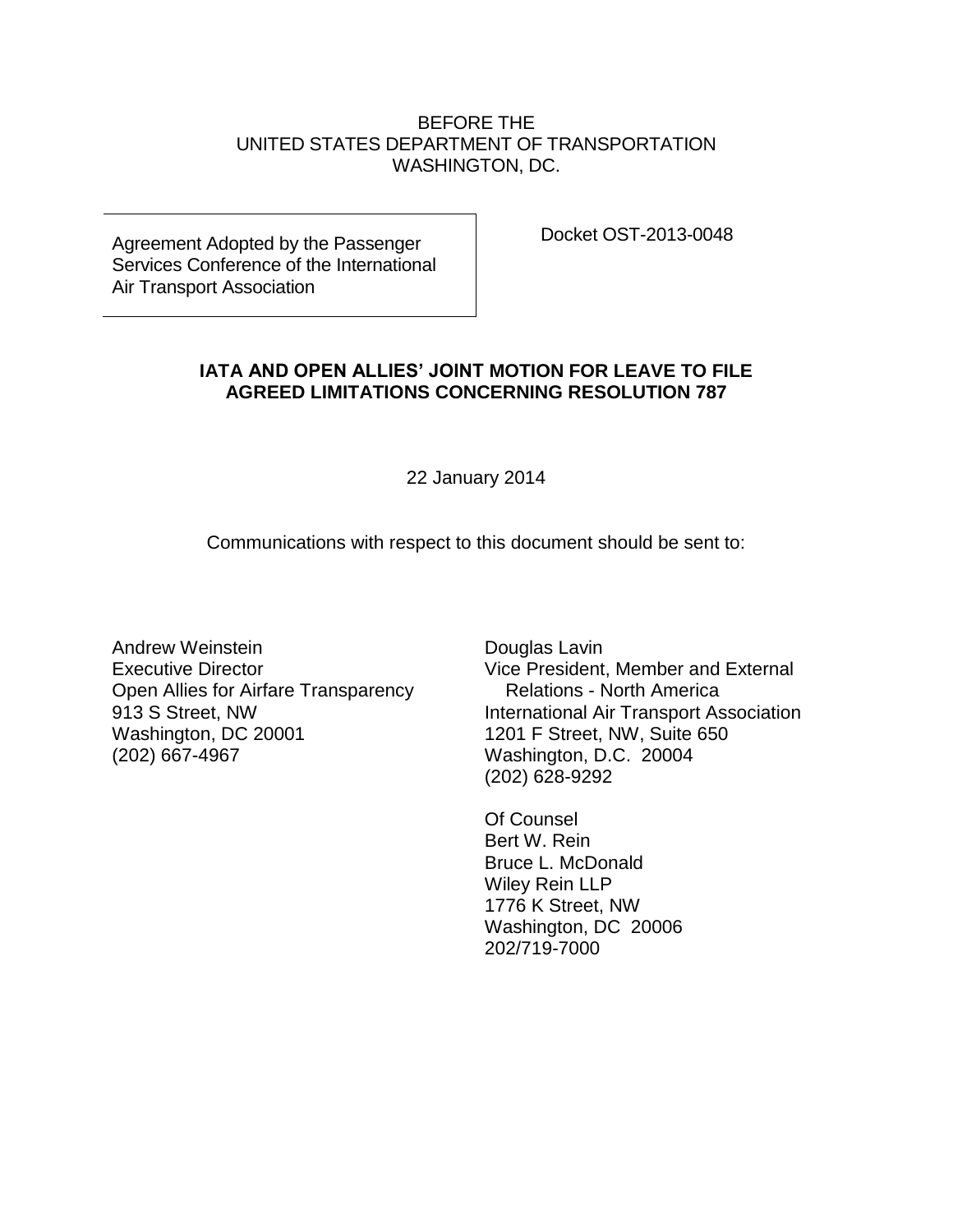## **IATA AND OPEN ALLIES' JOINT MOTION FOR LEAVE TO FILE AN OTHERWISE UNAUTHORIZED DOCUMENT**

The International Air Transport Association (IATA) and Open Allies for Airfare Transparency (Open Allies)<sup>1</sup> join in seeking leave to file the "Statement of Agreed Limitations" (Statement) set forth below pursuant to Section 302.6(c) of the Department's Rules of Practice. The joint applicants believe the Statement would assist the Department to promptly conclude this proceeding. The Statement is the fruit of continuing discussions between IATA and Open Allies seeking to harmonize their record suggestions for appropriate limitations on any Department order approving IATA Resolution 787. The parties were able to reconcile their differences in the Statement below. Open Allies has agreed to withdraw its opposition to any DOT approval of Resolution 787conditioned on its assumption that DOT will adopt the agreed upon limitations. The parties agree that they would not oppose a reopening of this proceeding for a period of 30 days from the date of this Motion to permit other interested parties, all of whom have been served, to respond.

## **STATEMENT OF AGREED LIMITATIONS CONCERNING RESOLUTION 787**

IATA and Open Allies agreed that the following limitations on Department approval would satisfactorily address the concerns previously expressed on behalf of Open Allies. IATA and Open Allies respectfully urge the Department to incorporate these limitations as part of any order that it may issue regarding Resolution 787.

 $\overline{a}$ 

 $1$  The members of Open Allies have been identified in prior Open Allies filings in this proceeding.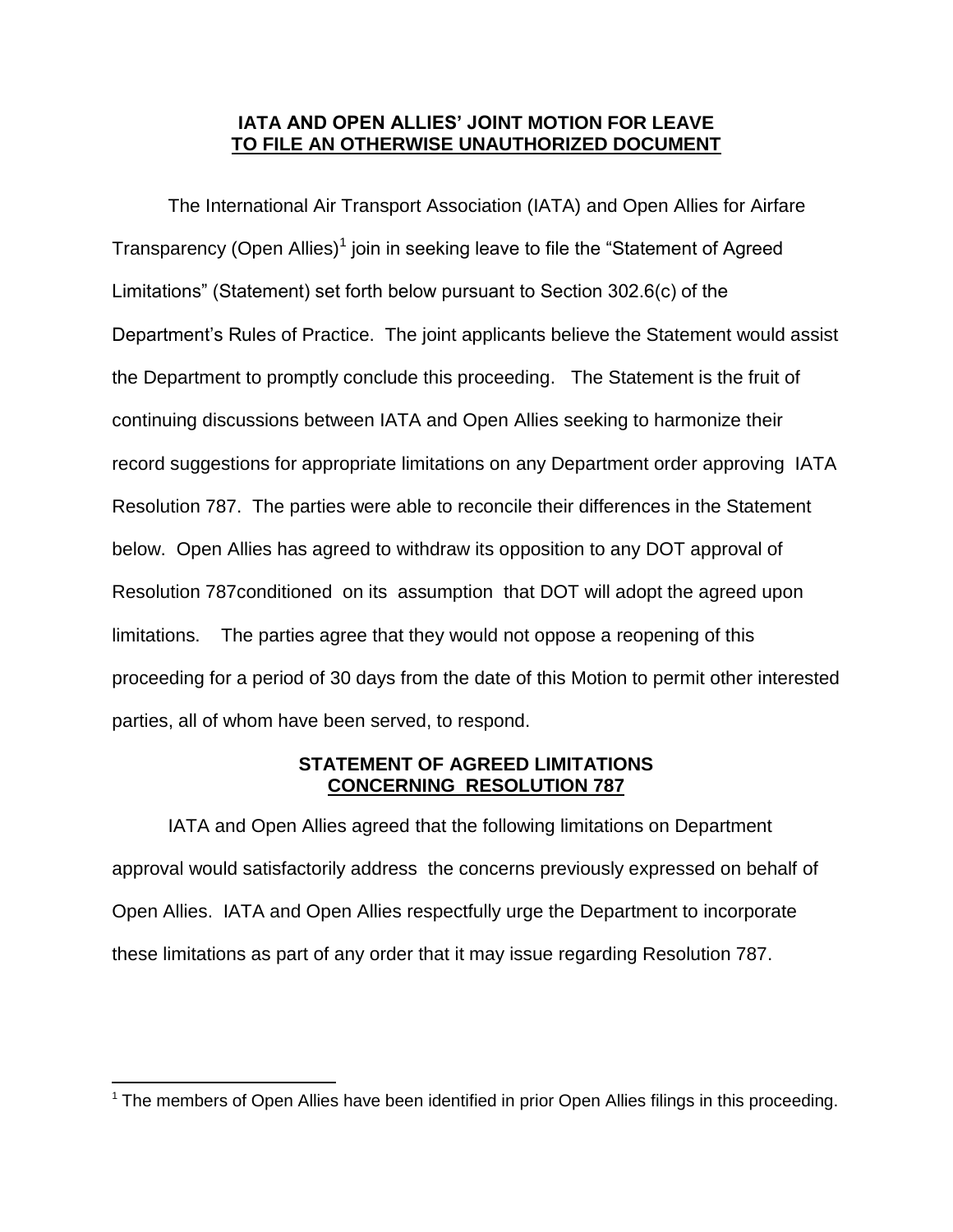| <b>Issue</b>                                                | <b>Agreed Language</b>                                                                                                                                                                                                                                                                                                                                                                                                                                                                                                                                                                               |
|-------------------------------------------------------------|------------------------------------------------------------------------------------------------------------------------------------------------------------------------------------------------------------------------------------------------------------------------------------------------------------------------------------------------------------------------------------------------------------------------------------------------------------------------------------------------------------------------------------------------------------------------------------------------------|
| Scope of Resolution 787                                     | Approval of Resolution 787 does not constitute approval of<br>any agreement among IATA member airlines regarding any<br>method or business model of distributing air transportation,<br>nor restrict the use of any channels available for the<br>distribution of air transportation, including indirect distribution<br>by other than airlines.<br>Any future agreement among IATA member airlines regarding<br>business models for the distribution of air transportation shall<br>not be implemented without prior compliance with any<br>applicable government approval or notification process. |
|                                                             |                                                                                                                                                                                                                                                                                                                                                                                                                                                                                                                                                                                                      |
| <b>Personal Information</b>                                 | Approval of IATA Resolution 787 does not constitute approval<br>of any agreement among IATA member airlines to require the<br>disclosure by any passenger of personal information of any<br>kind.                                                                                                                                                                                                                                                                                                                                                                                                    |
| <b>Use</b><br>of<br>Other<br>Data                           | Approval of IATA Resolution 787 does not constitute approval                                                                                                                                                                                                                                                                                                                                                                                                                                                                                                                                         |
| <b>Transmissions Standards</b>                              | of any agreement among IATA member airlines to require the<br>use of any particular data transmission standard(s).                                                                                                                                                                                                                                                                                                                                                                                                                                                                                   |
| Data Ownership                                              | This approval does not in any way address the issue of data<br>ownership and specifically does not include approval of<br>Section 1.2.7 of Resolution 787 or of any other reference to<br>ownership in the Resolution.                                                                                                                                                                                                                                                                                                                                                                               |
|                                                             |                                                                                                                                                                                                                                                                                                                                                                                                                                                                                                                                                                                                      |
| <b>Backwards</b><br>Compatibility/Other<br><b>Standards</b> | Any communications or message standards or protocols<br>developed under Resolution 787 shall be open standards,<br>meaning useable by distributors of air transportation and<br>intermediaries in the distribution of air transportation, including<br>CRSs and other aggregators, on a non-discriminatory basis.                                                                                                                                                                                                                                                                                    |
|                                                             | Approval of Resolution 787 does not constitute approval of<br>any agreement to prohibit individual IATA member airlines or<br>groups of such airlines from continuing to utilize any<br>communication or message protocol, including existing<br>standards.                                                                                                                                                                                                                                                                                                                                          |
|                                                             | Nothing in the approval of Resolution 787 shall be deemed to<br>be an approval of either a restriction on backwards<br>compatibility or a restriction on development of a<br>communications or messaging standard that is not backward<br>compatible. Further, nothing in Resolution 787 shall be                                                                                                                                                                                                                                                                                                    |